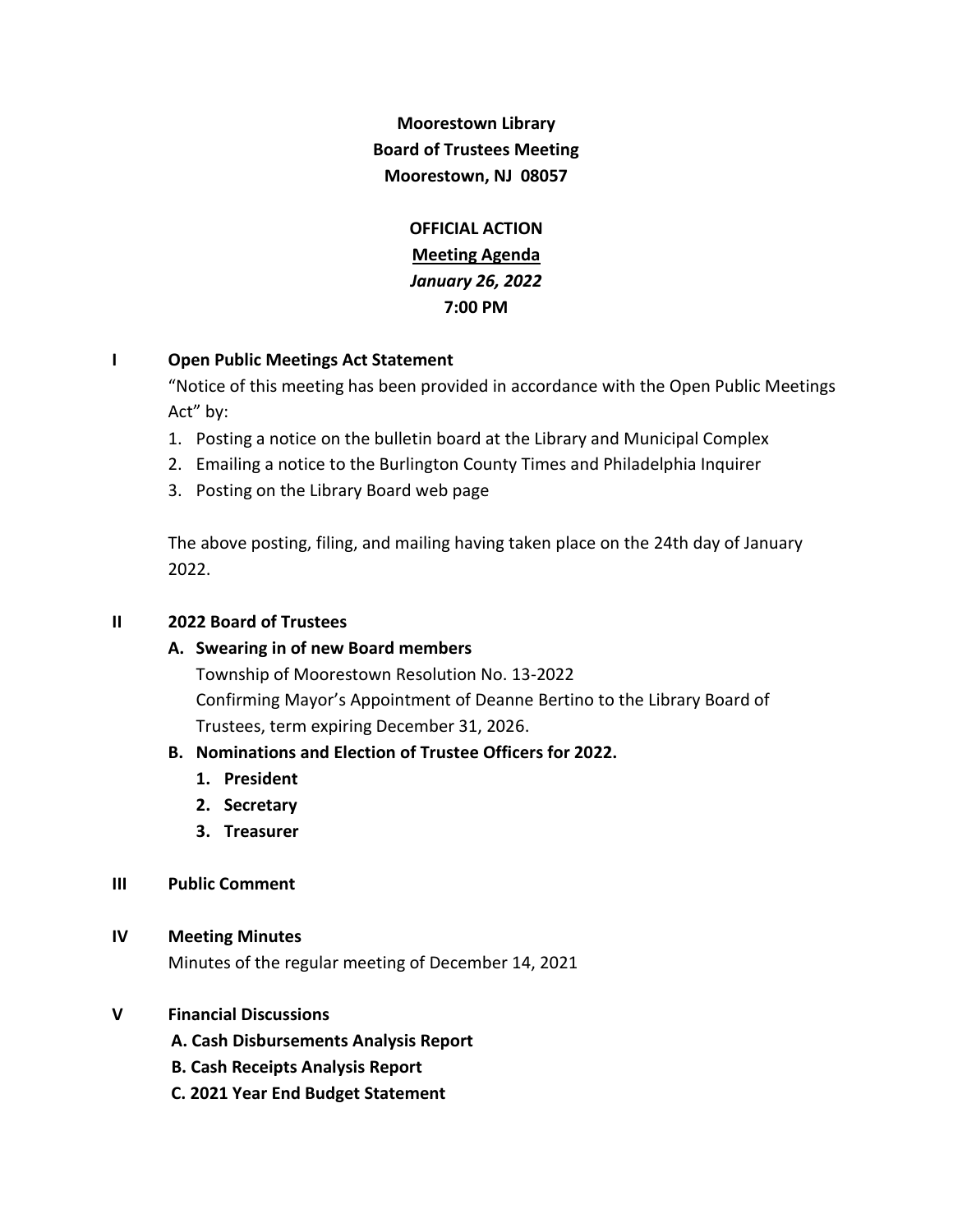#### **D. Invoices in Excess of \$2,000.00**

(To be paid from Capital account)

An invoice from Corporate Facilities of NJ for \$2,614.98 for office furniture and installation for Adult and Youth Services office. (Preapproved Oct 27, 2021)

An invoice from Corporate Facilities of NJ for \$2,407.19 for storage furniture and installation in IT Lab. (Preapproved Oct 27, 2021)

An invoice for \$13,812.96 from Dell Marketing for 12 computers and monitors. (Preapproved Oct 27, 2021)

#### **E. Bequests and Donations 2021 Report**

- **VI Directors Report**
- **VII Old Business**

#### **VIII New Business**

2022 Budget Preapproval Innovative – Polaris Implementation Study Room Policy Fine Free Discussion

# **IX Resolutions**

Resolution 2022-1 Resolution to adopt the 2022 Budget for the Moorestown Library Attachment A: 2022 Proposed Financial Statement Attachment A1: Notes

Resolution 2022-2 Resolution to adopt the 2022 Salary Schedule for the Moorestown Library Attachment B: Full time salary schedule Attachment C: Part time salary schedule

Resolution 2022-3 GovDeals